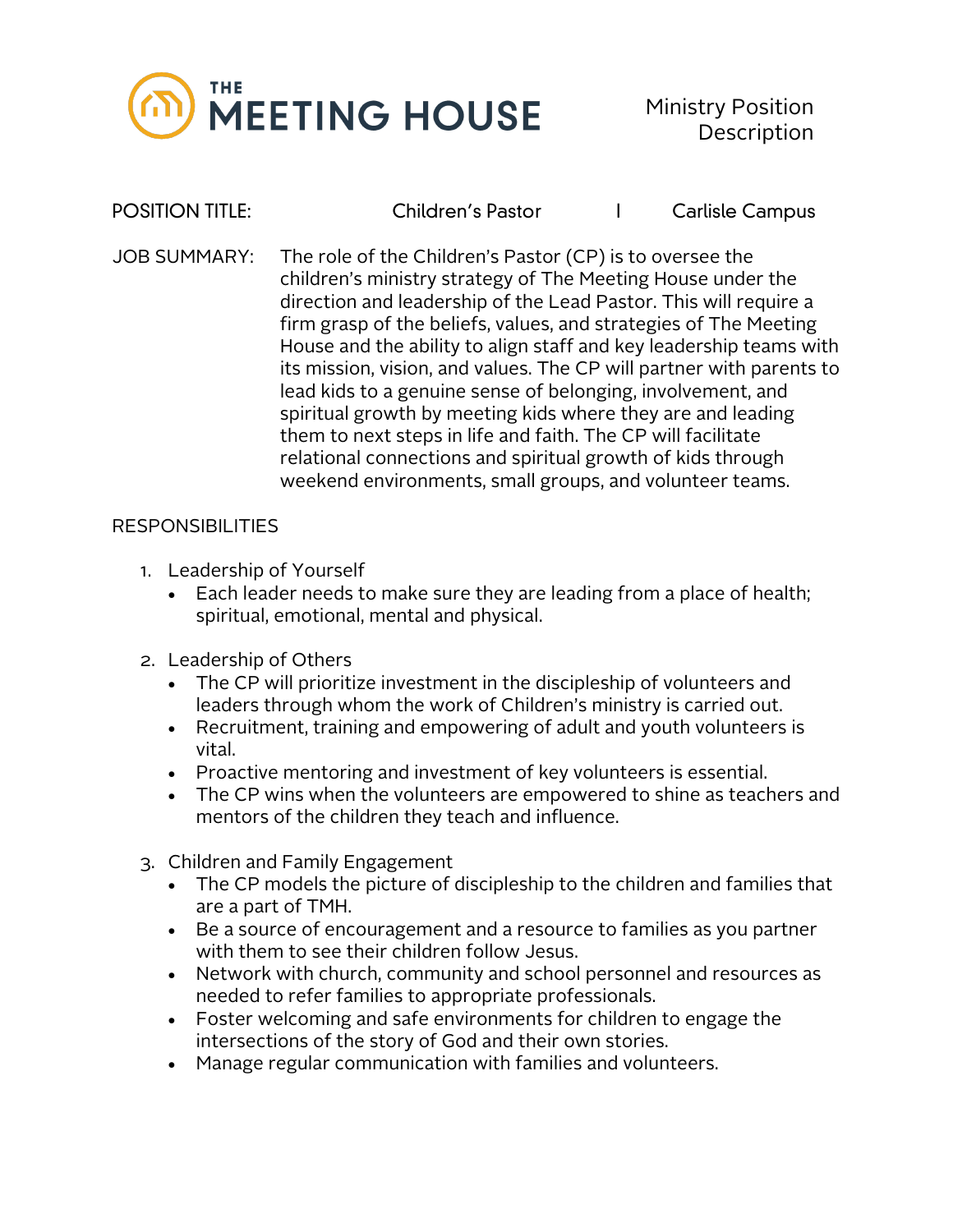

- 4. Program Direction and Facilitation
	- Provide strategic oversight of children's programs and manage all children's events as well as Sunday morning programming.
	- Build teams to help facilitate, teach and lead.
	- Oversee part time staff, facilities, budgets and volunteer clearances.
	- Continual evaluation, adjustment and development of programs.
	- Execute regular and one-off events of various types (educational, social, etc.) both on Sunday mornings and other times.
	- Coordinate with other pastors and church staff, volunteers and key leaders.
	- Teach classes, lessons and facilitate discussions while teaching others how to do the same.
- 5. Central Support
	- Provide support to Dillsburg Campus Children's Ministry by providing curriculum, resources and training.
	- In partnership with campus CP and other leaders, ensure the implementation of best practices across both campuses for programming, communications and care.
	- Oversee key initiatives for recruiting, training and development of all Children's volunteers and leadership.
	- Prioritize partnering with parents through regular communication, classes and resources.
- 6. Department Leadership Team
	- You will be an important part of several teams and you will create teams to lead the Children's ministry. You will serve as part of the Family Life team (along with youth pastors and other children ministry pastors and support staff) and develop ministry alignment within the collaborative environment focused on caring for our kids, youth and families.
	- The Family Life team assures there is a process and plan to move children into youth and beyond.

## ATTRIBUTES AND SKILLS

- 1. Communication
	- Someone who can relate and engage in the lives of children and their families.
	- The ability to listen well, cast vision and communicate effectively in one on one, small groups and large group gatherings.
	- Desire to teach children and see them come to a growing and personal relationship with Jesus.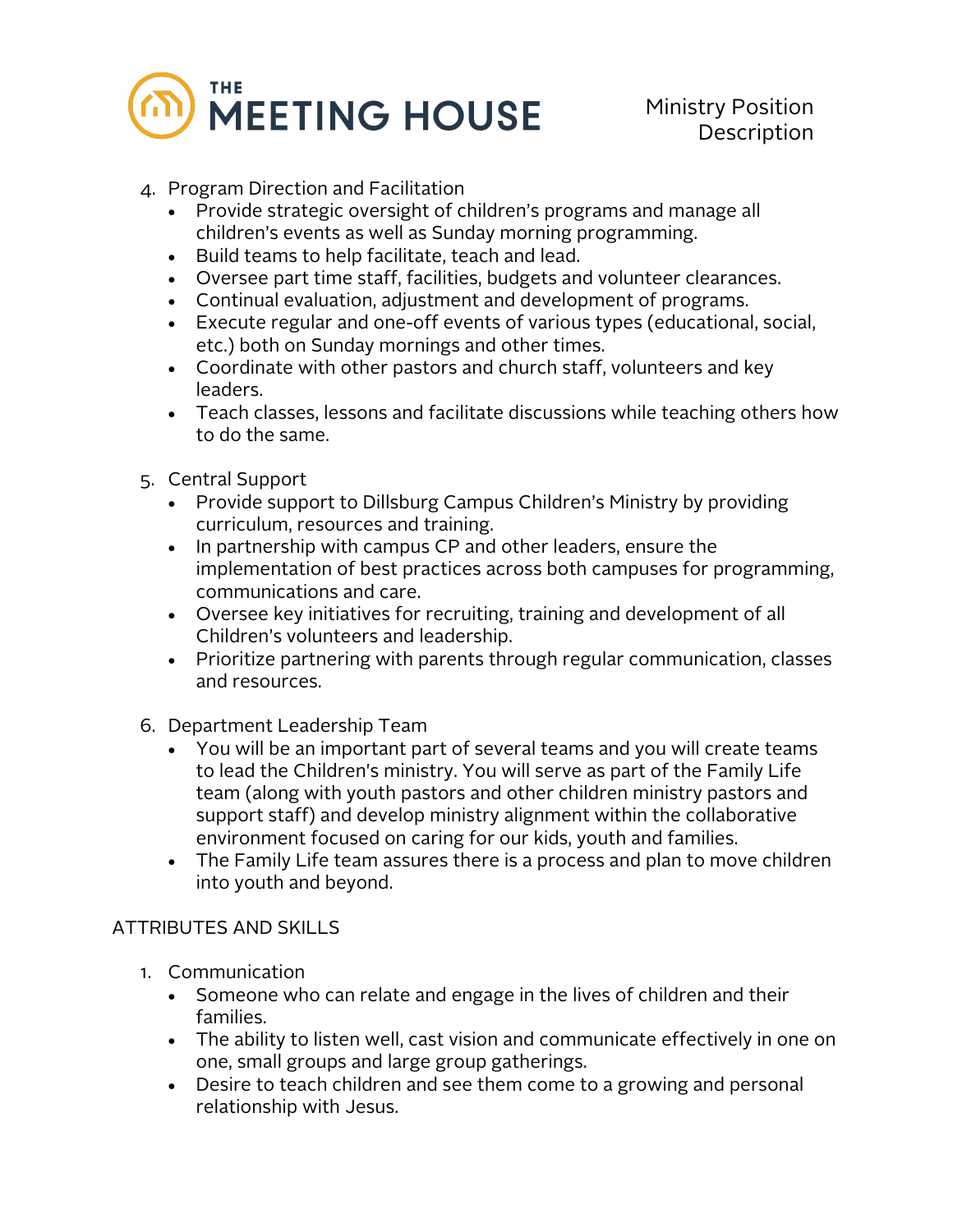

- The ability to lead, mentor and care for other adults (staff, parents and volunteers) and develop them as true partners in ministry.
- 2. Theological Acumen
	- The ability to think theologically and an awareness of different streams of Christian thought.
	- An understanding and general agreement with Anabaptist thought on Jesus, Scripture, two-Kingdom theology, the peace position and community.
	- A general agreement with the Core Values (found here: https://bicus.org/about/what-we-believe/core-values/) and Articles of Faith and Doctrine (found here: https://bicus.org/about/what-webelieve/articles-of-faith-and-doctrine/) of the Brethren in Christ Church.
	- The willingness and desire to continue learning without feeling threatened when beliefs are challenged.
- 3. Cultural Awareness
	- The ability to think and speak cross-culturally and cross-generationally and staying informed with what is happening within the world and being committed to communicating the hope of the Gospel to our changing world.
	- Stay up to date on the challenges parents are encountering as they walk with their children.
- 4. Administrative and Computer Skills
	- Basic administrative skills such as calendar management, prompt verbal and electronic communication and the ability to manage several projects simultaneously.
	- The ability to manage time and hit deadlines in a team environment
	- An ideal candidate would have solid computer skills and be comfortable with either a Mac or Windows environment.

## MINIMUM REQUIREMENTS

- 1. Education/Experience
	- 2 years experience in church/para-church ministry required. 4+ years preferred.
	- Bachelor's degree from an accredited college or seminary.
	- Experience leading in a children's ministry context of 50+ in attendance.
	- Experience in a leadership and/or coordinator role (overseeing other staff and/or volunteers)